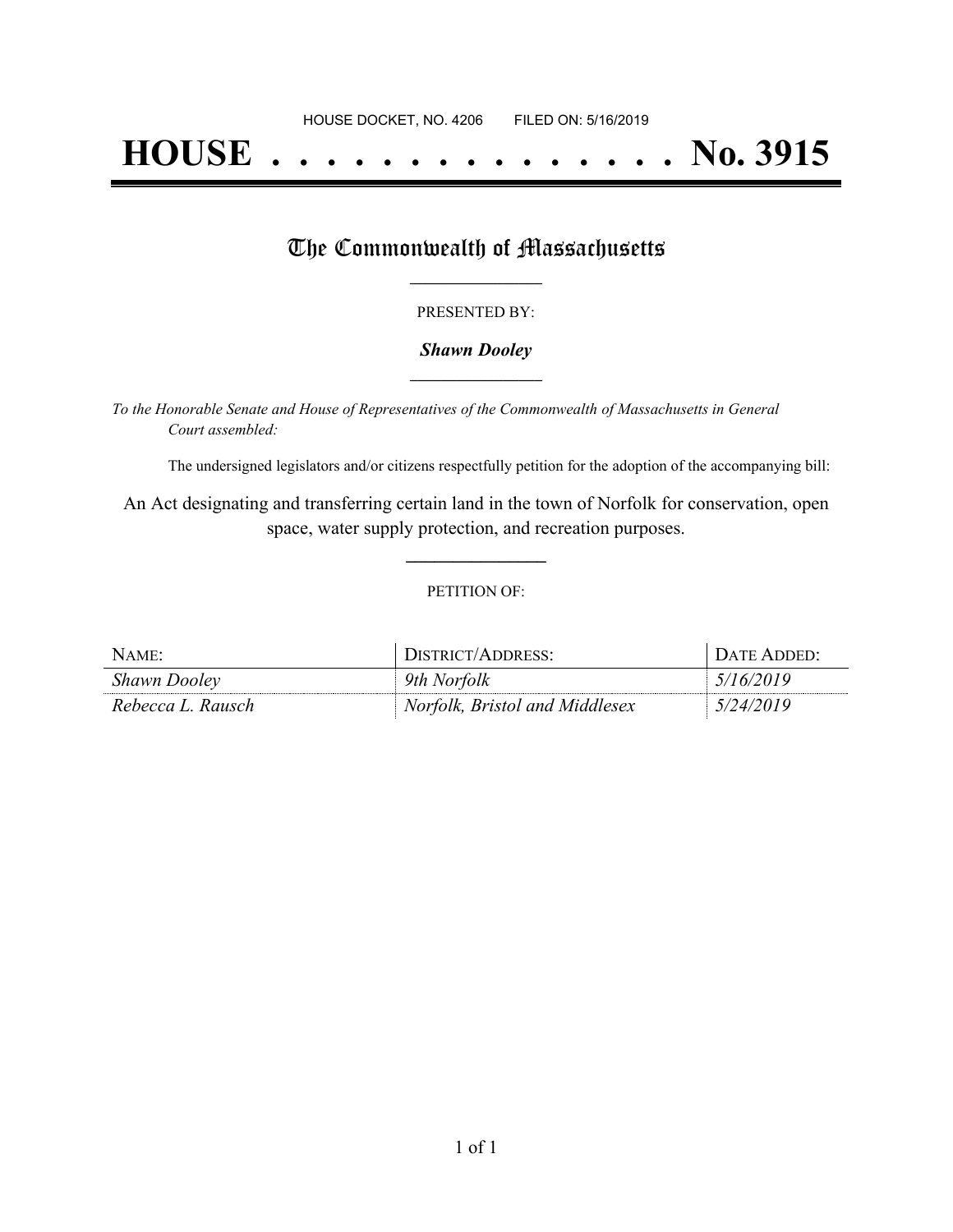#### HOUSE DOCKET, NO. 4206 FILED ON: 5/16/2019

## **HOUSE . . . . . . . . . . . . . . . No. 3915**

By Mr. Dooley of Norfolk, a petition (subject to Joint Rule 12) of Shawn Dooley and Rebecca L. Rausch that the commissioner of Capital Asset Management and Maintenance be authorized to convey certain parcels of land in the town of Norfolk to said town for passive and active recreational activities and facilities. State Administration and Regulatory Oversight.

### The Commonwealth of Massachusetts

**In the One Hundred and Ninety-First General Court (2019-2020) \_\_\_\_\_\_\_\_\_\_\_\_\_\_\_**

**\_\_\_\_\_\_\_\_\_\_\_\_\_\_\_**

An Act designating and transferring certain land in the town of Norfolk for conservation, open space, water supply protection, and recreation purposes.

Be it enacted by the Senate and House of Representatives in General Court assembled, and by the authority *of the same, as follows:*

1 SECTION 1. (a) The parcels of land described in section 2 in the town of Norfolk are

2 hereby designated for and shall be held under the protection of Article XCVII of the amendments

3 to the constitution solely for the purposes of open space, forest and water supply protection,

4 management and conservation, environmental education and research and public access for

5 passive recreation and enjoyment.

6 (b) The department of correction, in consultation with the executive office of energy and

7 environmental affairs and the town of Norfolk, may issue regulations consistent with subsection

8 (a) for the public access, use and maintenance of those parcels.

- 9 (c) No building or other permanent structure, utility system or paved roadway or area, 10 excluding necessary recreational or conservation equipment and facilities, shall be constructed
- 11 on or over any parcel designated in subsection (a). The department of correction may operate,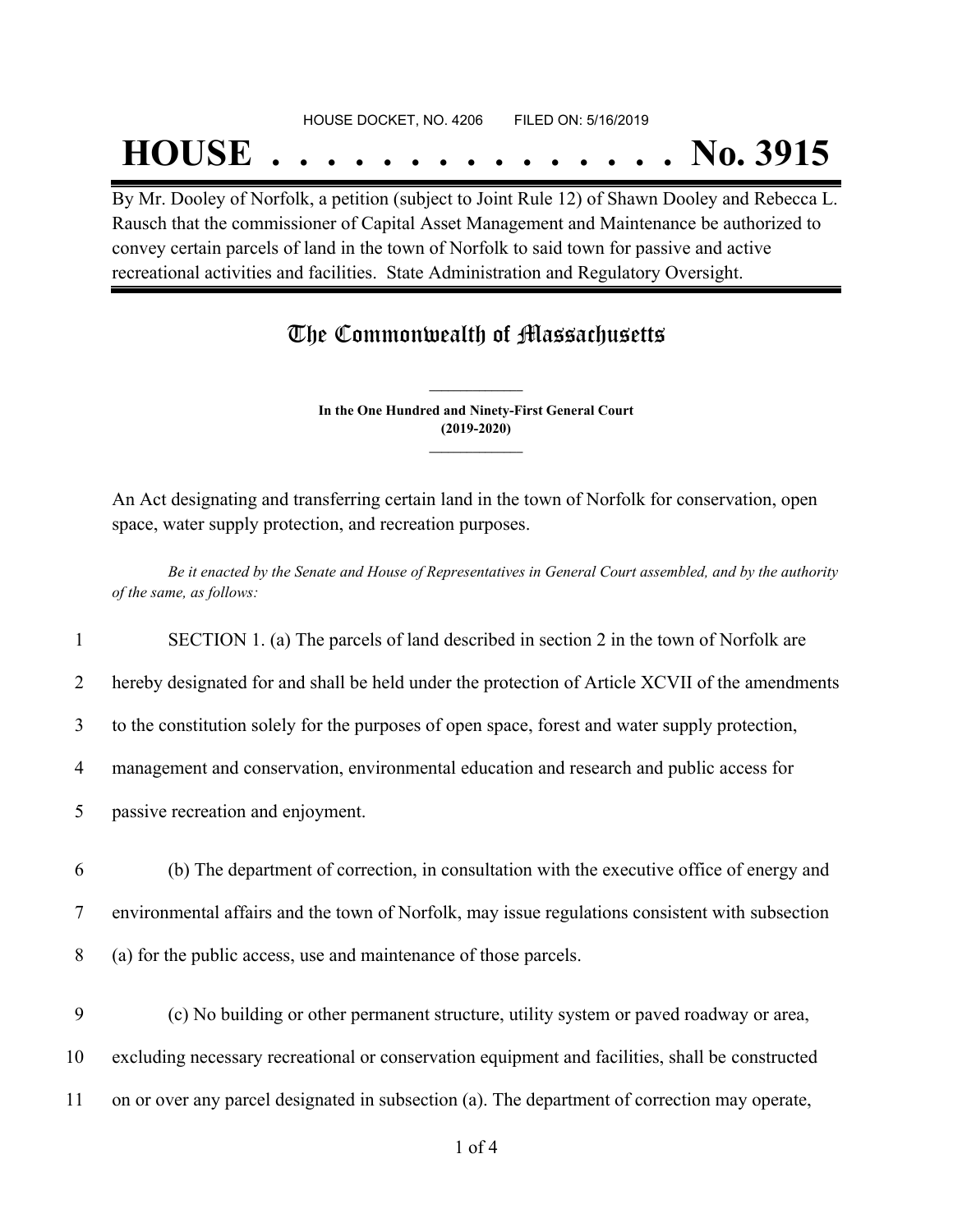maintain, repair, replace, renovate or remove any existing permanent structure, utility system or paved roadway or area within any parcel designated in said subsection (a). (d) The department of correction may construct additional or new structures as necessary to any existing utility system on any parcel designated under subsection (a). SECTION 2. The parcels of land in the town of Norfolk under the care, custody and control of the department of correction designated for the purposes described in section 1 shall be those lands of the commonwealth described within the "Proposed Use Boundary Line" - Blocks I, II, III and IV, shown on a plan entitled "Land Use Plan of Land in Norfolk, MA & 20 Walpole, MA Prepared for the Commonwealth of Massachusetts Department of Corrections & Executive Office of Energy and Environmental Affairs", drawn by Northeast Survey Consultants, Easthampton, Massachusetts, dated February 2, 2012, with copies on file with the department of correction and the executive office of energy and environmental affairs. The exact boundaries of the parcels shall be determined by the commissioner of capital asset management and maintenance in consultation with the commissioner of correction by a survey which shall be reviewed and approved by the commissioner of correction and the secretary of energy and environmental affairs.

 SECTION 3. (a) Notwithstanding sections 32 to 37, inclusive, of chapter 7C of the General Laws, of Chapter 168 of the Acts of 2013, or any other general or special law to the contrary, the commissioner of capital asset management and maintenance, in consultation with the commissioner of correction may convey the parcel described in subsection (b) under the care, custody and control of the department of correction, currently used for correctional purposes and protection of correctional water supplies within the Stony Brook/Stop River watershed, to the

of 4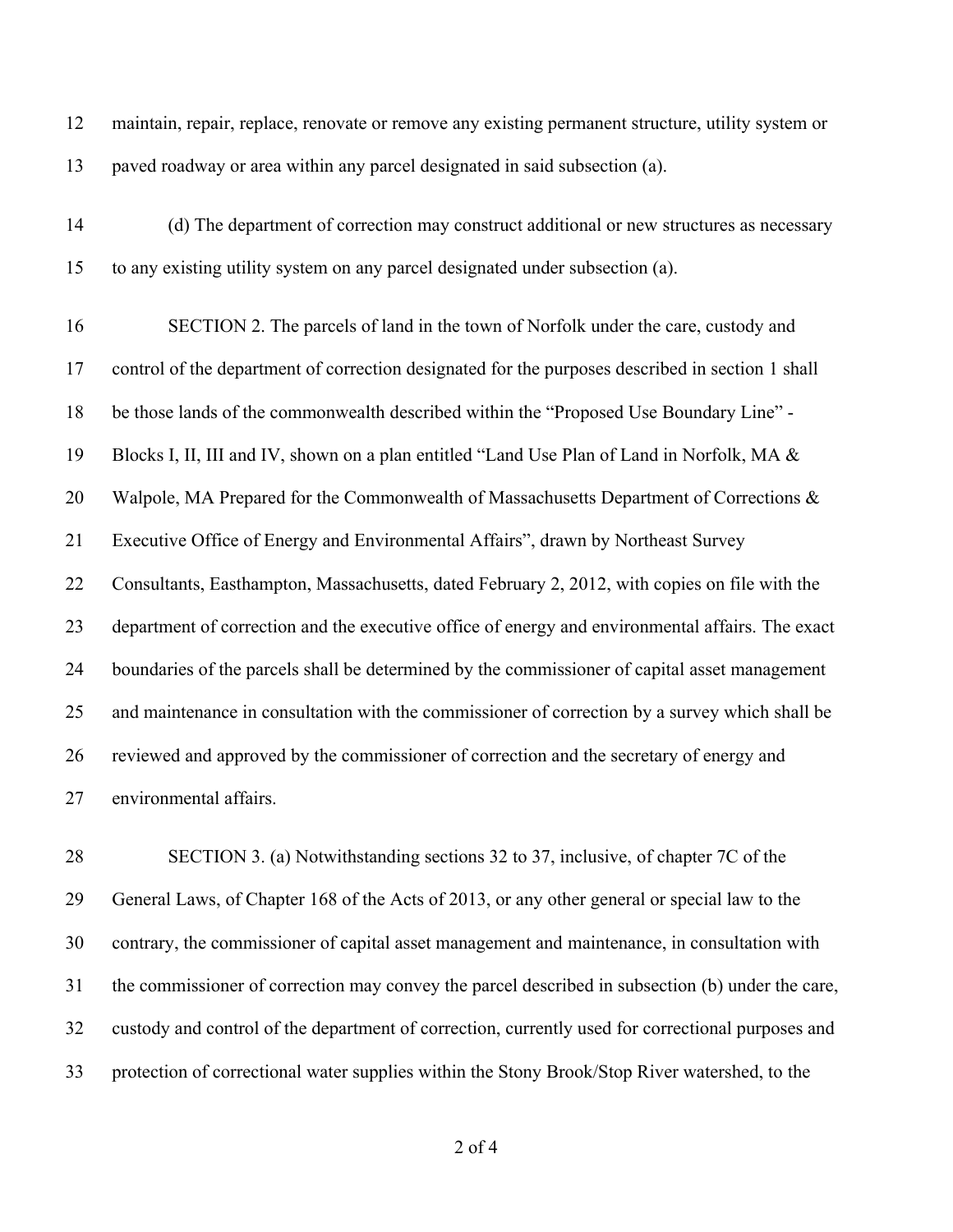town of Norfolk to be solely designated, held and used only for passive and active recreational activities and facilities for these uses and under the protection of Article XCVII of the amendments to the constitution. The consideration for the parcel shall be assessed at \$400 per acre. The town of Norfolk shall be responsible for all costs and expenses of the transaction authorized in this section as determined by the commissioner of capital asset management and maintenance including, but not limited to, the costs of any engineering, surveys, appraisals and deed preparation related to the conveyance of the parcel.

 (b) The parcel of land in the town of Norfolk, shall consist of approximately 43 acres, being a portion of those lands of the commonwealth within the "Proposed Use Boundary Line" - Block I, shown on the above mentioned plan entitled "Land Use Plan of Land in Norfolk, MA & Walpole, MA" described as follows: beginning at a point on Pond street (Route 115) on the northerly end of the town of Norfolk Pond Street Recreational Facility and Fields parcel on assessor's map 20, block 72, parcel 56 and following the boundary between this parcel and the land of the commonwealth to a point on Pond street (Route 115) on the southerly end of the town of Norfolk parcel and then southerly along Pond street (Route 115) to the corner with the "Tract 1000E-1 USA Easement Area" found in a deed recorded in book 5788, page 1 in the Norfolk county registry of deeds and thence easterly, thence northerly along the bounds of that easement to a point adjacent to Stony brook, southerly of well #2, thence southwesterly along Stony brook to a point on Pond street (Route 115) and thence southeasterly along Pond street (Route 115) to the point of beginning. The exact boundaries of the parcel, containing approximately 43 acres, shall be determined by the commissioner of capital asset management and maintenance in consultation with the commissioner of correction by a survey which shall be reviewed and approved by the secretary of energy and environmental affairs and the town of Norfolk. The

of 4